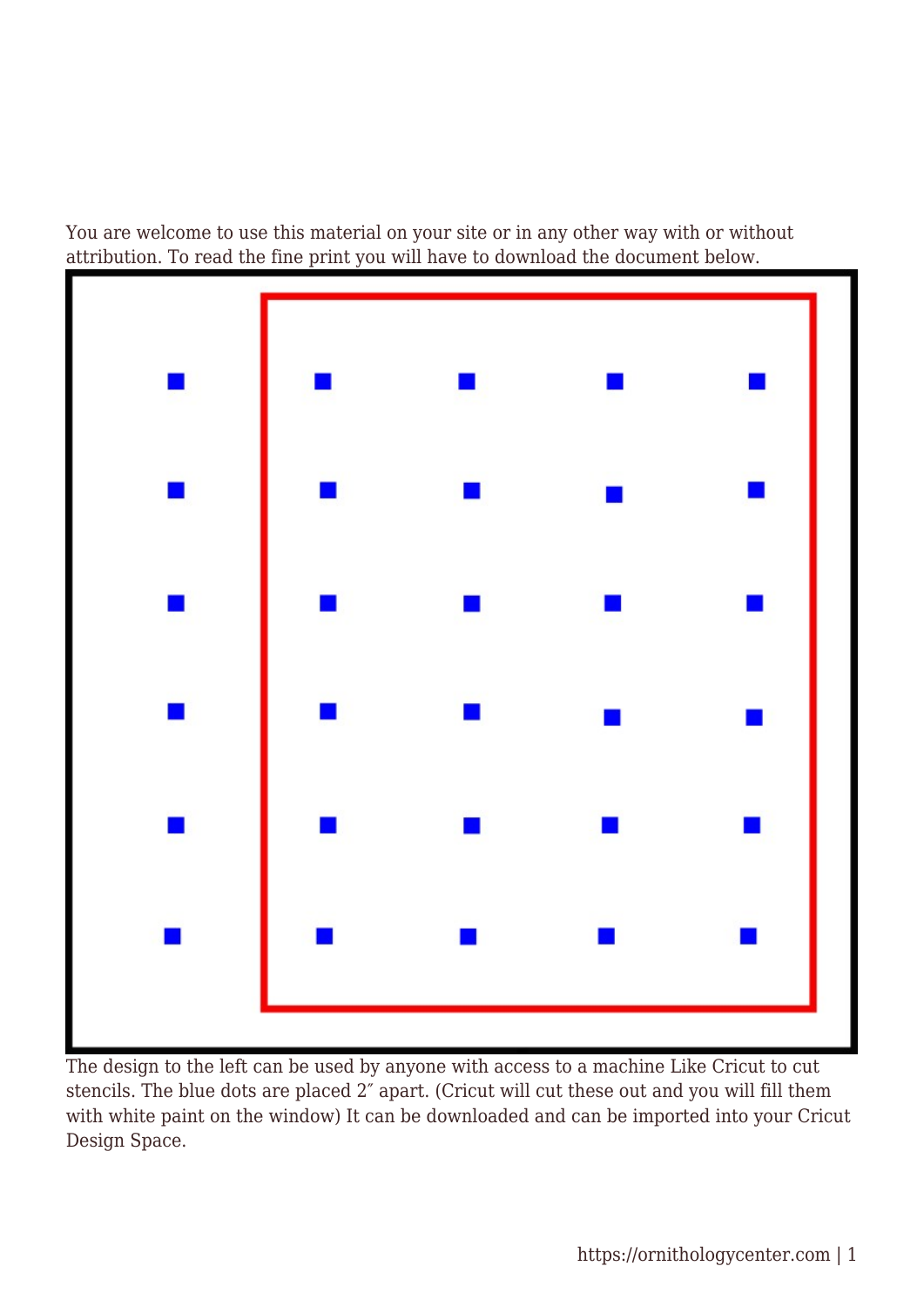## [2 by 2 # 2](https://ornithologycenter.com/wp-content/uploads/2021/12/2-by-2-2.jpg)**[Download](https://ornithologycenter.com/wp-content/uploads/2021/12/2-by-2-2.jpg)**

The material below explains why stencils are not a good choice to prevent window collisions. However, it does include a list of stencils that will make the window safe for birds if you choose to use them. The links will work if you download the document. [Uploaded The Downside of Stencils](https://ornithologycenter.com/wp-content/uploads/2021/12/Uploaded-The-Downside-of-Stencils.docx)

## The Downside of Stencils

Some Stencils Protect Birds – But They are Expensive. Many Are A Waste of Your Time and Money.

Stencils can be used to prevent deadly bird window collisions. However, I do not recommend them for three reasons.

First, most people put a high value on a clear view out their window. Stencils must fill the whole window with only small empty spaces. Click for [explanation.](#page--1-0)

Second, since they substantially interfere with your vision out the window you are unlikely to place them on most of your windows. To protect birds you need to install collision prevention on most of your windows. You cannot guess which windows birds will hit. I tried and two birds died hitting windows in my home – the side of a sunroom and the front glass storm door.

Third, they are far more expensive than other options. The stencils are small, so that the square foot cost is \$7.20 sq foot. Other very easy-to-install options, even if purchased commercially and installed by a handyman, are less than half the cost. See

[https://ornithologycenter.com/sdm\\_downloads/consumerguide/](https://ornithologycenter.com/sdm_downloads/consumerguide/) Click on # 8 in the table of contents to compare costs. Since they are usually 7" by 10" inches the temptation will be to put only one on a window pane – leaving large spaces around it where birds will strike and die. I have not found any free stencils online that will protect birds – i.e. spaced correctly. There are options that are less expensive, easier to install, and have little impact on vision. To examine these options go to

[https://ornithologycenter.com/sdm\\_downloads/consumerguide/](https://ornithologycenter.com/sdm_downloads/consumerguide/) Go to page 4 and click on systemswithlessimpact If you do value attractive designs, you may want to use stencils. If you just want the answer to which decals you should buy click [here](#page--1-0):

Why Some Stencil Protect Birds and Some Do Not. Birds flying through the woods do not hit anything because they avoid spaces between branches that are too small for them to fly through. A stencil makes shapes and lines on the window which appear like branches to a bird. Decades of tests have shown that if the branches (or in the case of the stencil, the shapes) are spaced no more than two inches apart, birds will not try to fly through the space. They will avoid the window. That is our goal.

Conversely, if the stencil leaves spaces which are larger than 2" by 2," a bird will try to fly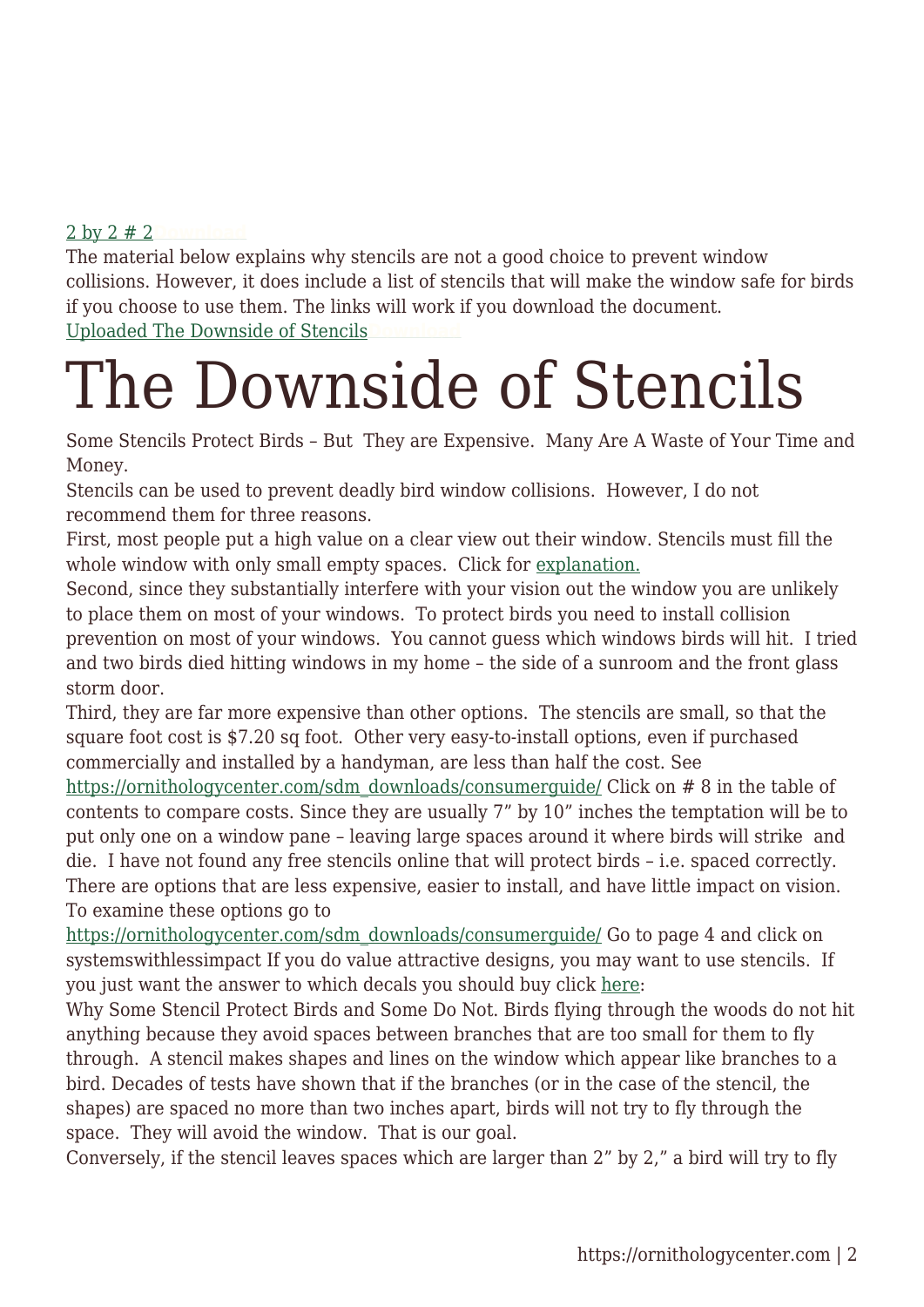through those "spaces" in the design and hit the window. This we must prevent.

Remember, birds do not recognize a window in the side of building as glass.

That is why a big fancy shape on the window will not protect birds if it leaves any spaces bigger than 2".

If you take a 2 inch square to the art store, you can see if the spaces between the lines and shapes on the stencil are too large. To make it easier for you I have gone through the Hobby Lobby stencil offerings and identified 17 that have the right spacing. (I did this in a drawing program. I superimposed 2" squares on the designs after adjusting for the size of the stencil.)

Installation Caution. Most stencils are much smaller than a window. Be sure that when you place two stencils side-by-side you are not creating a gap or space larger than 2"sq.

Below is a list of bird safe stencils sold by Hobby Lobby. So you do not have to go to the site and look at them one by one, they are shown in together at

<https://ornithologycenter.com/stencils/>

You can order them by going to

<https://www.hobbylobby.com/Crafts-Hobbies/Stencils-Craft-Paints/c/9-186> and enter the name of the stencil in the search box.

Or you can quick order with the SKU#. Enter SKU

her[ehttps://www.hobbylobby.com/customer-service/quick-order](https://www.hobbylobby.com/customer-service/quick-order) Here is with the list with SKU number. SKU numbers can change. Here is the list.

Leafy Flourish 1432897, Mandala 1432871, Let's Be Mermaids 1926468, Vine Stencil, Sports Stencil 676668, Chevron Stencil 890608, Flowers 835900, Leafy Flourish 1432897, Buffalo Check 1814094, Floral batik 2102069, Moroccan Tile 890202,Mermaid Scales 1926450, Birds and Butterfly 836536, Swirl Bonanza 1094366, Fairy 835538, Botanical Assortment 2098853, Celtic 1199199

DIY Stencils The stencils listed above are commercial stencils. If you are talented you can create stencils yourself, but it is not simple. The elements of the stencil must be connected in some way so that the page can be handled as a whole. A disconnected series of geometric shapes (which are free on the web) will not make a stencil. If you use a paper cutting device, such as a Cricut, you can plan and cut out your own stencil. You can also download a stencil file and use your Cricut or other paper cutting device to cut a 2" by 2" stencil to cut it out. See<https://ornithologycenter.com/stencils/>

If you subscribe to Cricut there are many stencils available. Make sure that the spaces between its parts are not separated by more than 2". Create a 2" square block on the Cricut workspace and place it over the stencil to see if it meets the safety standard.

You are welcome to download this material and use it with or without attribution.

<https://ornithologycenter.com/stencils/>

• [Tweet](https://twitter.com/share)